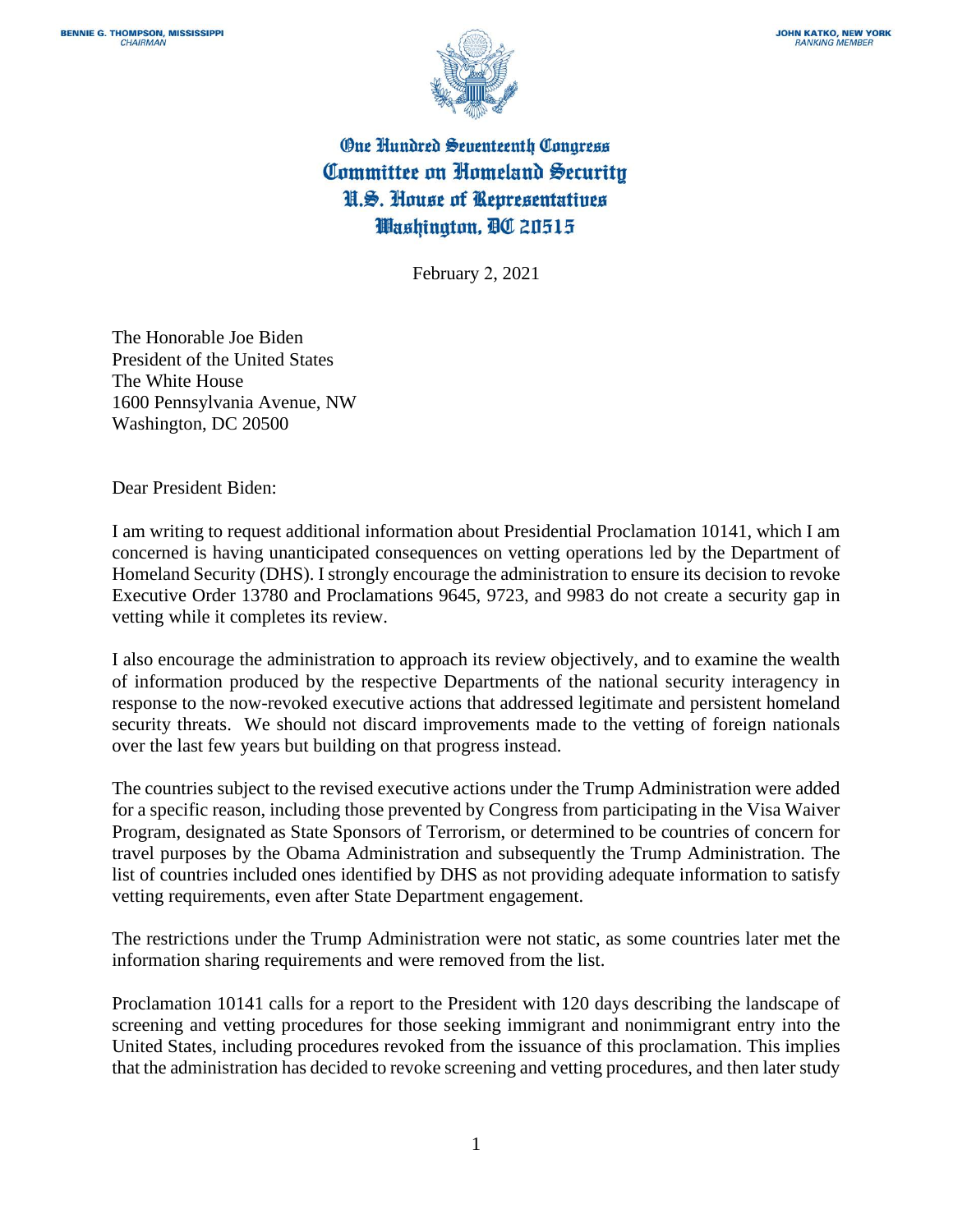whether the revoked tools are effective. This confusing process, I fear, places politics ahead of national security.

To fully assess the national security consequences of Proclamation 10141, I request the following in writing by February 15, 2021:

- 1. A detailed list of changes made to agency operations including vetting, screening, and any other programs that resulted from revoking Executive Order 13780 and Proclamations 9645, 9723, and 9983.
- 2. An accounting of the actions taken by agencies as a result of Proclamation 10141.
- 3. The justification including factors considered and material evidence in the determination to revoke Executive Order 13780 and Proclamations 9645, 9723, and 9983, and an explanation of how exactly those executive actions "undermined our national security."
- 4. An explanation of whether vetting standards for foreign nationals from Burma, Eritrea, Iran, Kyrgyzstan, Libya, Nigeria, North Korea, Somalia, Sudan, Syria, Tanzania, Venezuela, and Yemen that were previously subject to Executive Order 13780 and Proclamations 9645, 9723, and 9983 will be lower than the countries not subject to the restrictions who chose to cooperate with information sharing requests from our national security interagency.
- 5. All information received by the Biden Administration from the countries of Burma, Eritrea, Iran, Kyrgyzstan, Libya, Nigeria, North Korea, Somalia, Sudan, Syria, Tanzania, Venezuela, and Yemen to satisfy information-sharing gaps identified by the national security interagency under the Trump Administration.
- 6. The impact Proclamation 10141 is having on the classified "critical national security enhancements implemented and effectuated as a result of Executive Order 13780," mentioned by DHS and the Department of Justice in their January 2018 joint report required by Executive Order 13780.
- 7. The impact Proclamation 10141 is having on the requirement that all applicants seeking an immigration benefit, including nonimmigrant visas, undergo a baseline uniform national security and public safety interview – implemented in response to Executive Order 13780.
- 8. The impact that Proclamation 10141 is having on security checks and screening programs improved by the Trump Administration to review applicants for public safety and organized crime purposes.

I encourage you to provide the requested information expeditiously so the national security implications of such actions can be quickly assessed.